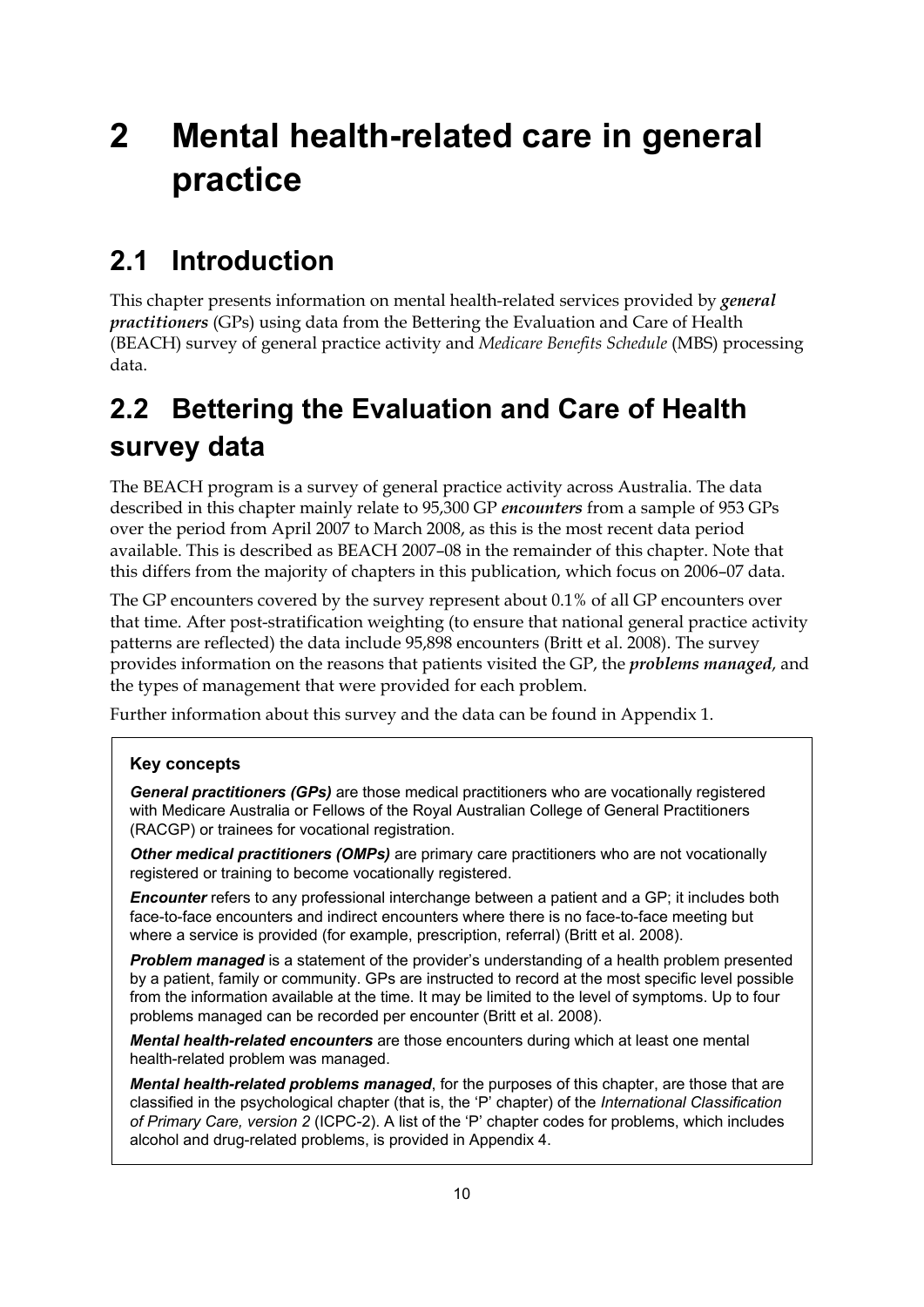|                                                                                                                       | 2003-04    | 2004-05    | 2005-06    | 2006-07    | 2007-08    | average<br>change<br>(per cent) <sup>(a)</sup><br>Annual |
|-----------------------------------------------------------------------------------------------------------------------|------------|------------|------------|------------|------------|----------------------------------------------------------|
| Per cent of total GP encounters that are mental health-related                                                        | 10.4       | 10.8       | 10.5       | 10.4       | 10.8       | $\tilde{L}$                                              |
| Estimated number of mental health-related encounters <sup>(b)</sup>                                                   | 9,974,000  | 10,591,000 | 10,624,000 | 10,713,000 | 1,862,000  | 4.4                                                      |
| Lower 95% confidence limit                                                                                            | 9,516,000  | 10,067,000 | 0,074,000  | 10,261,000 | 1,280,000  | $\ddot{\phantom{0}}$                                     |
| Upper 95% confidence limit                                                                                            | 10,433,000 | 11,117,000 | 11,174,000 | 11,165,000 | 12,375,000 |                                                          |
| Estimated number of mental health-related encounters per 1,000 population <sup>(b)(c)</sup>                           | 498        | 523        | 517        | 514        | 560        | $\overline{3}0$                                          |
| Lower 95% confidence limit                                                                                            | 475        | 497        | 490        | 492        | 533        | $\ddot{\phantom{0}}$                                     |
| Upper 95% confidence limit                                                                                            | 521        | 549        | 553        | 535        | 584        |                                                          |
| The confidence intervals suggest that the difference between some of the years is not statistically significant.<br>@ |            |            |            |            |            |                                                          |

**Table 2.1: Mental health-related encounters, BEACH, 2003–04 to 2007–08** 

Table 2.1: Mental health-related encounters, BEACH, 2003-04 to 2007-08

The estimated number of encounters is based on the proportion of encounters in the BEACH survey of general practice activity that are mental health-related, multiplied by the total number of Medicare services for<br>Non-Refer (b) The estimated number of encounters is based on the proportion of encounters in the BEACH survey of general practice activity that are mental health-related, multiplied by the total number of Medicare services for Non-Referred (GP) Attendances (excluding Practice Nurse Items) as reported by the Department of Health and Ageing (DoHA 2008b).  $\ddot{e}$ 

Crude rate based on the Australian estimated resident population as at 31 December of the reference year. (c) Crude rate based on the Australian estimated resident population as at 31 December of the reference year.  $\odot$ 

Not applicable. .. Not applicable.  $\frac{1}{2}$ 

*Source:* BEACH survey of general practice activity. Source: BEACH survey of general practice activity.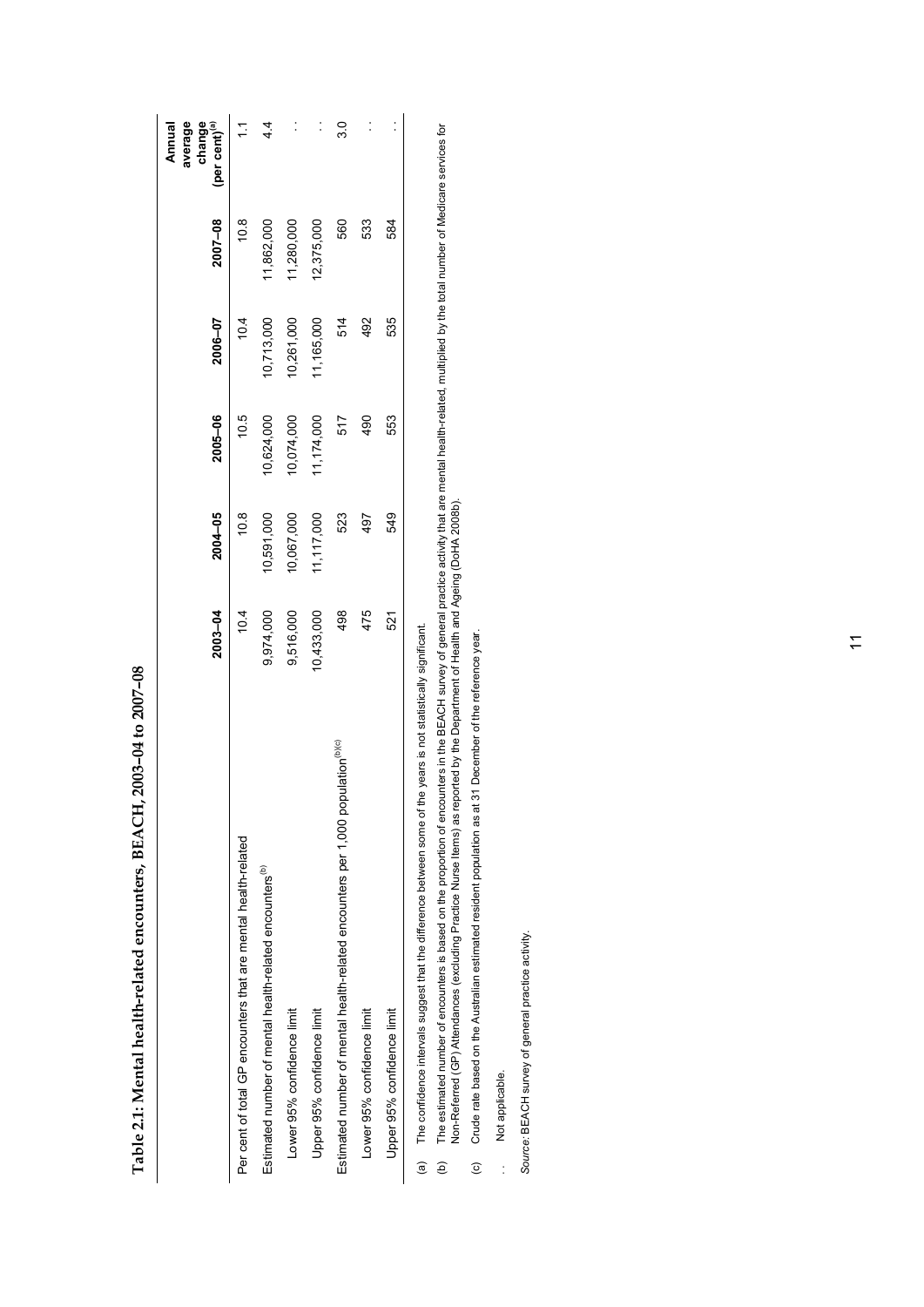## **2.3 Mental health-related encounters**

In 2007–08, 10.8% of all GP encounters reported for the BEACH data were *mental health-related encounters* (Table 2.1). These are defined as those encounters at which a *mental health-related problem* was managed. Note that in terms of the *Medicare Benefits Schedule* (MBS) these encounters were most often recorded as surgery consultations (over 90% of all encounters for which an MBS item was recorded—see Table 2.7). The MBS mental health items claimable by GPs, introduced on 1 November 2006 as part of the *Better access to psychiatrists, psychologists and general practitioners through the Medicare Benefits Schedule* initiative (item nos. 2710, 2712, 2713), represented 6.6% of MBS items recorded for mental health-related encounters in the 2007–08 BEACH survey. A further 0.15% were other mental health-specific MBS items. Section 2.5 includes a discussion of the encounters where these MBS mental health items were recorded compared to other mental health-related encounters.

A simple extrapolation based on the 109.5 million unreferred (that is, non-specialist) attendances claimed from Medicare for 2007–08 suggests that there were an estimated 11.9 million mental health-related GP encounters for 2007–08. This corresponds to an estimated 560 encounters per 1,000 population, up from the 514 encounters per 1,000 population estimated in 2006–07.

The proportion of encounters that were mental health-related from the BEACH data showed an average annual increase of 1.1% between 2003–04 and 2007–08. Over the same period, the estimated total number of mental health-related GP encounters in Australia showed an average annual increase of 4.4% and the number per 1,000 population showed an average annual increase of 3.0%.

### **Patient demographics**

Table 2.2 presents information on mental health-related encounters according to the characteristics of those receiving care. The table shows the proportion of mental health-related encounters for each demographic characteristic, as well as the number of mental health-related encounters per 100 total encounters (that is, both mental health-related and non-mental health-related encounters) for that demographic subgroup. In addition, in order to account for differences in the relative size of the respective populations, a rate (per 1,000 population) is provided in the last column of the table. Since the data relate to encounters (rather than persons), the rates provide information on the number of mental health-related encounters relative to the size of the population subgroup.

In 2007–08, nearly one in four (24.6%) mental health-related encounters were for patients aged 65 years and over. This age group had an estimated 1,033 mental health-related encounters per 1,000 population during the 2007–08 survey period, a much higher rate than any other age group. However, as a proportion of all GP encounters for the age group, those aged 65 years and over had fewer mental health-related GP encounters than any other age group between 25 and 64 years.

There were more mental health-related encounters for female patients than there were for male patients (59.8% and 40.2%, respectively). However, allowing for the higher rate of GP attendances for females, the difference between the genders was not as marked—an estimated 11.4% of all female encounters with GPs were mental health-related compared to 10.2% for males.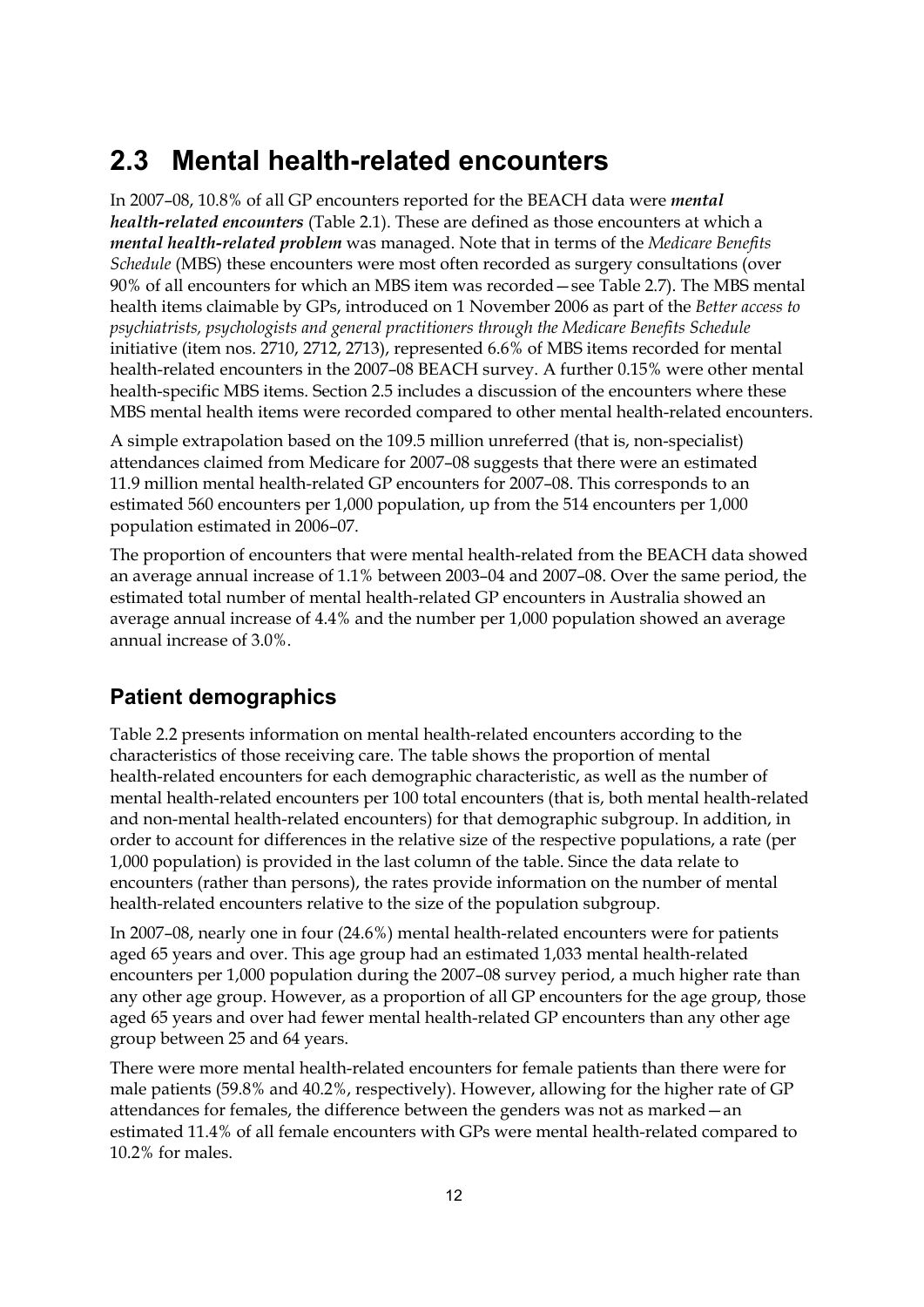The great majority of mental health-related encounters were for non-Indigenous Australians (99.0%) and indeed, when relative population sizes and age structures were considered, Aboriginal and Torres Strait Islander Australians (311 per 1,000 population) had fewer mental health-related encounters than did non-Indigenous Australians (540 per 1,000 population). Whereas in 2006–07 a higher proportion of GP encounters for Aboriginal and Torres Strait Islander Australians were mental health-related (17.6% versus 10.6% for non-Indigenous Australians) the proportions recorded in 2007–08 were almost identical (11.1% versus 11.0%).

Mental health-related encounters were highest per 1,000 population among those living within *Major cities* (561), increasing from the rate reported in 2006–07 (515). The lowest encounter rates were among those in *Remote and very remote* areas (274), a decrease from 2006–07 (315).

|                                  | Per cent of<br>total mental<br>health-related | Rate (per 100<br>demographic<br>group specific |                |                | <b>Estimated</b><br>encounters<br>(per 1,000 |
|----------------------------------|-----------------------------------------------|------------------------------------------------|----------------|----------------|----------------------------------------------|
| <b>Patient demographics</b>      | encounters <sup>(a)</sup>                     | encounters)                                    | <b>95% LCL</b> | <b>95% UCL</b> | population) <sup>(b)</sup>                   |
| Age                              |                                               |                                                |                |                |                                              |
| Less than 15 years               | 2.4                                           | 2.2                                            | 1.9            | 2.5            | 69                                           |
| $15-24$ years                    | 7.5                                           | 8.6                                            | 7.8            | 9.5            | 300                                          |
| $25 - 34$ years                  | 14.4                                          | 13.7                                           | 12.6           | 14.8           | 575                                          |
| $35-44$ years                    | 17.6                                          | 15.7                                           | 14.6           | 16.8           | 666                                          |
| $45 - 54$ years                  | 18.7                                          | 14.5                                           | 13.6           | 15.5           | 750                                          |
| 55-64 years                      | 14.8                                          | 11.3                                           | 10.6           | 12.1           | 733                                          |
| 65 years and over                | 24.6                                          | 9.8                                            | 9.1            | 10.4           | 1,033                                        |
| <b>Sex</b>                       |                                               |                                                |                |                |                                              |
| Male                             | 40.2                                          | 10.2                                           | 9.5            | 10.8           | 439                                          |
| Female                           | 59.8                                          | 11.4                                           | 10.9           | 11.9           | 617                                          |
| Indigenous status <sup>(c)</sup> |                                               |                                                |                |                |                                              |
| <b>Indigenous Australians</b>    | 1.0                                           | 11.1                                           | 8.2            | 14.0           | 311                                          |
| Non-Indigenous Australians       | 99.0                                          | 11.0                                           | 10.5           | 11.6           | 540                                          |
| <b>Remoteness area</b>           |                                               |                                                |                |                |                                              |
| Major cities                     | 72.2                                          | 10.6                                           | 10.0           | 11.2           | 561                                          |
| Inner regional                   | 18.5                                          | 12.0                                           | 11.0           | 13.1           | 501                                          |
| Outer regional                   | 8.2                                           | 10.9                                           | 9.6            | 12.2           | 468                                          |
| Remote and very remote           | 1.1                                           | 9.5                                            | 6.6            | 12.4           | 274                                          |
| <b>Total</b>                     | 100.0                                         | 10.8                                           | 10.3           | 11.3           | 560                                          |

#### **Table 2.2: Patient demographics for mental health-related encounters, BEACH 2007–08**

(a) The percentages shown do not include those encounters for which the demographic information was missing and/or not reported.

(b) Estimated encounter rates were directly age-standardised, with the exception of age, which is a crude rate, as detailed in Appendix 2.

(c) Information on this data element was missing or not reported for more than 5 per cent of encounters.

*Note:* LCL—lower confidence limit; UCL—upper confidence limit.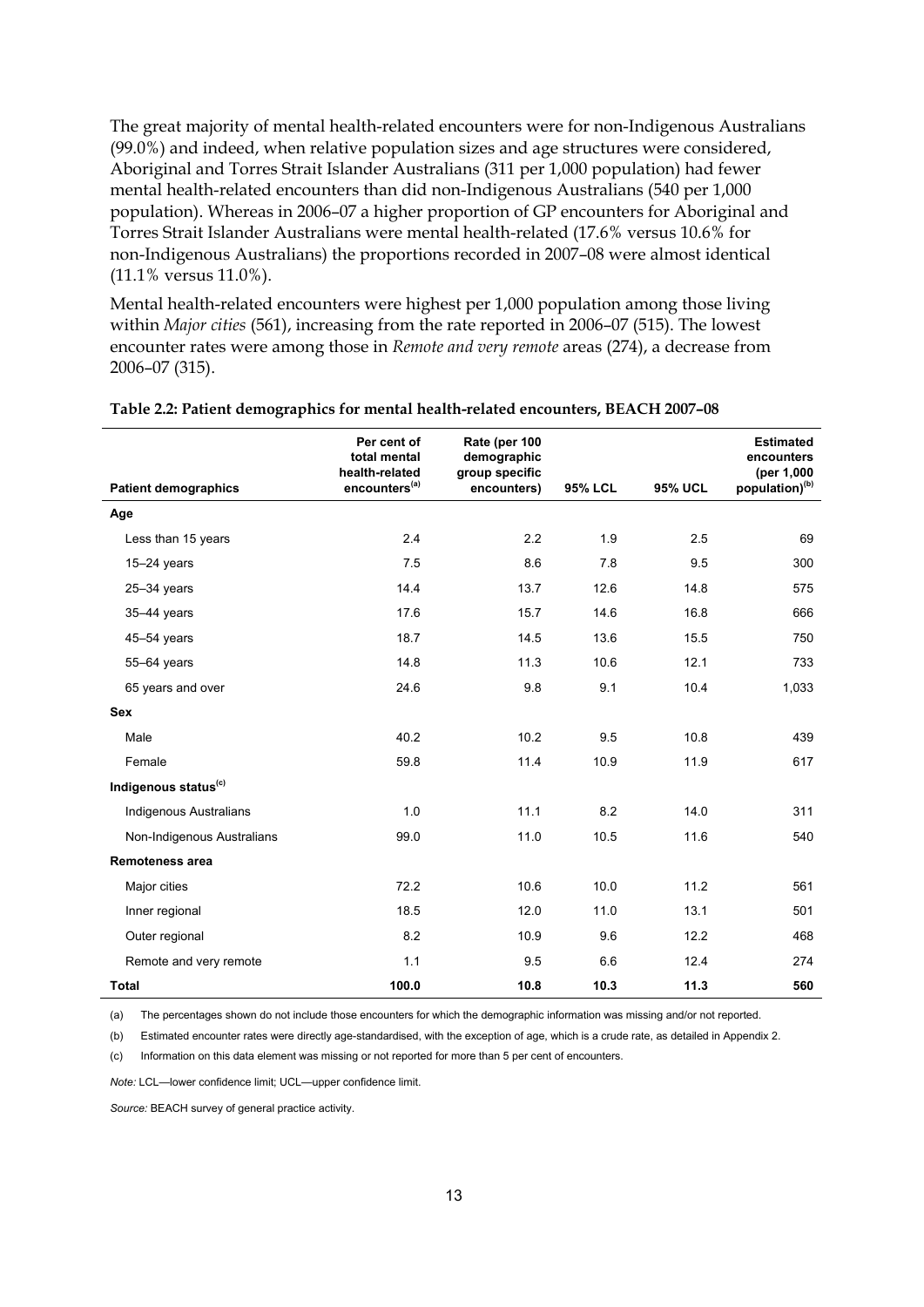

Figure 2.1 shows the age distribution of patients at mental health-related encounters by sex. The largest proportion of mental health-related encounters for both males and females were for those aged 65 years and over, especially for females.

### **Mental health-related problems managed**

In the BEACH 2007–08 survey, *mental health-related problems managed* occurred at a rate of 10.8 per 100 encounters (Table 2.1). Table 2.3 presents data on the 10 most frequently reported mental health-related problems managed. *Depression* (ICPC-2 codes P03, P76) was the most frequently managed mental health-related problem in 2007–08, accounting for 34.7% of all mental health-related problems managed and 2.6% of all health problems managed.

*Anxiety* (P01, P74) was the next most frequently reported mental health-related problem managed (15.4% of all mental health-related problems managed and 1.2% of all problems managed), followed by *sleep disturbance* (P06; 14.1% of all mental health-related problems managed and 1.1% of all problems managed).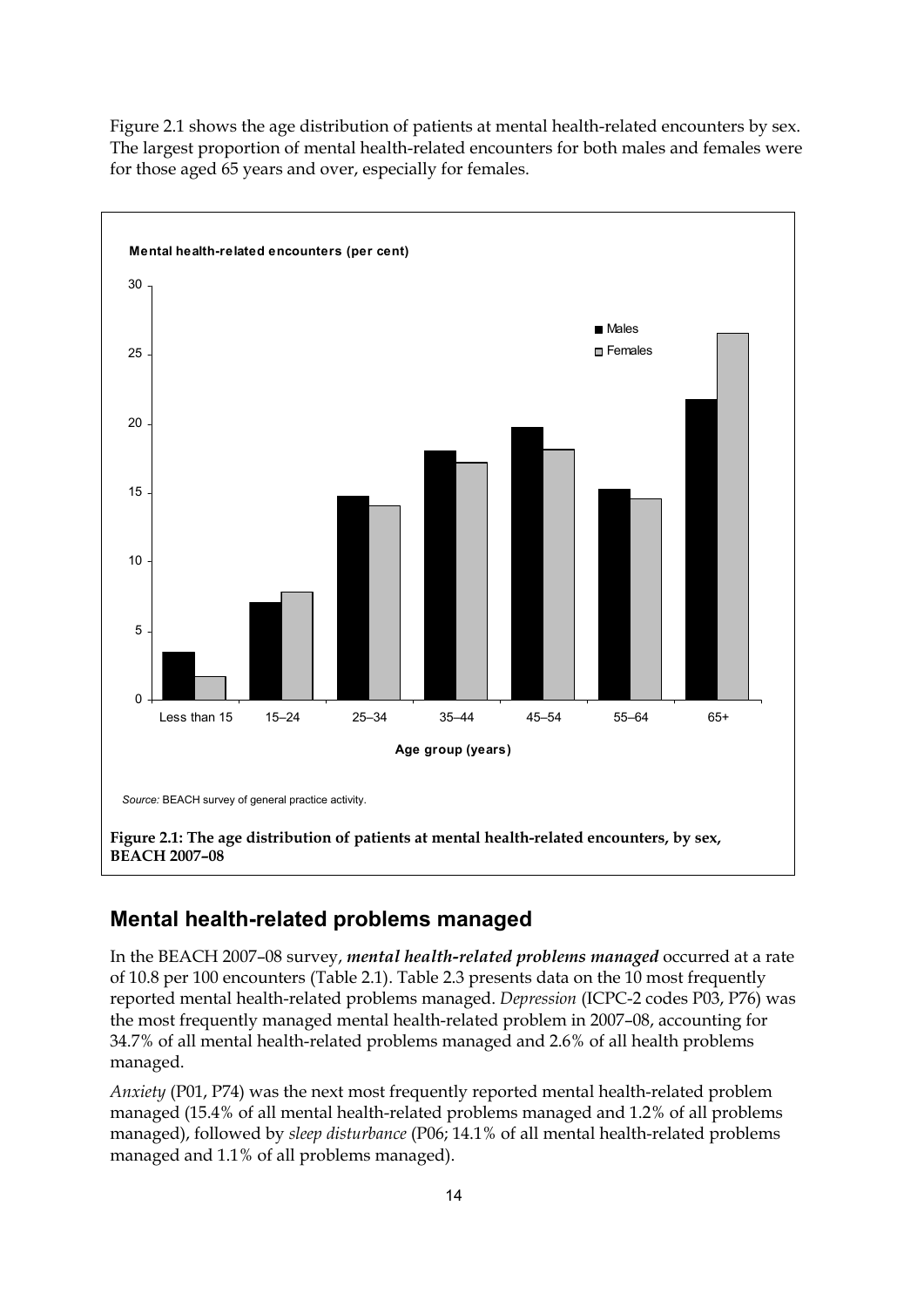|                                   |                       | Per cent of<br>total mental | Per cent<br>of total | Rate<br>(per 100 |                |                |
|-----------------------------------|-----------------------|-----------------------------|----------------------|------------------|----------------|----------------|
| ICPC-2 code                       | Problem managed       | health-related problems     | problems             | encounters)      | <b>95% LCL</b> | <b>95% UCL</b> |
| P03, P76                          | Depression            | 34.7                        | 2.6                  | 4.0              | 3.8            | 4.2            |
| P01, P74                          | Anxiety               | 15.4                        | 1.2                  | 1.8              | 1.6            | 1.9            |
| P06                               | Sleep disturbance     | 14.1                        | 1.1                  | 1.6              | 1.5            | 1.7            |
| P <sub>02</sub>                   | Acute stress reaction | 5.2                         | 0.4                  | 0.6              | 0.5            | 0.7            |
| P72                               | Schizophrenia         | 4.3                         | 0.3                  | 0.5              | 0.4            | 0.6            |
| P70                               | Dementia              | 3.8                         | 0.3                  | 0.4              | 0.3            | 0.5            |
| P <sub>19</sub>                   | Drug abuse            | 3.8                         | 0.3                  | 0.4              | 0.3            | 0.6            |
| P <sub>17</sub>                   | Tobacco abuse         | 3.6                         | 0.3                  | 0.4              | 0.3            | 0.5            |
| P <sub>15</sub> , P <sub>16</sub> | Alcohol abuse         | 2.9                         | 0.2                  | 0.3              | 0.3            | 0.4            |
| P73                               | Affective psychosis   | 1.8                         | 0.1                  | 0.2              | 0.2            | 0.2            |
|                                   | Other                 | 10.6                        | 0.8                  | 1.2              | 1.1            | 1.3            |
|                                   | <b>Total</b>          | 100.0                       | 7.6                  | 11.5             | 10.9           | 12.0           |

|  |  | Table 2.3: The 10 most frequent mental health-related problems managed, BEACH 2007-08 |
|--|--|---------------------------------------------------------------------------------------|
|--|--|---------------------------------------------------------------------------------------|

*Note:* LCL—lower confidence limit; UCL—upper confidence limit.

*Source:* BEACH survey of general practice activity.

### **Management of mental health-related problems**

Table 2.4 presents the most common types of management reported for mental health-related problems. The most common way in which a mental health-related problem was managed was through a medication being prescribed, supplied or recommended by the GP—almost two-thirds of problems were handled in this way (65.2 per 100 mental health-related problems managed). Antidepressants were the most commonly prescribed, recommended or supplied medication (26.7 per 100), followed by anxiolytics (13.1) and hypnotics and sedatives (11.9).

The second most common form of management was the GP providing counselling or advice (47.5 per 100 mental health-related problems managed). This form of management occurred significantly more often than was the case in the 2006–07 BEACH survey when the rate was 42.8 per 100 (95% Confidence interval (CI): 40.4–45.2). By far the most common of these treatments was psychological counselling (26.8 per 100 mental health-related problems managed, about the same as the previous year's rate of 24.7 per 100).

Pathology was ordered at a rate of 13.7 tests per 100 mental health-related problems managed. The most common pathology tests ordered were for full blood count (2.7 per 100 mental health-related problems managed), liver function tests (1.5) and thyroid-stimulating hormone tests (1.0).

A referral was given at a rate of 12.1 per 100 mental health-related problems managed. The most common referrals given were to psychologists (5.5 per 100 mental health-related problems managed) and to psychiatrists (1.9 per 100). While the rate of referrals to psychiatrists was unchanged from the previous year, the rate of referral to psychologists was significantly higher than 2006–07 when the rate was 3.6 per 100 (95% CI: 3.1–4.1), continuing the trend evident since 2005–06 when the rate was 1.6 per 100 (95% CI: 1.3–2.0). This may have been influenced by the introduction of new Medicare items in November 2006 covering attendances by psychologists, part of the *Better access to psychiatrists, psychologists and general practitioners through the Medicare Benefits Schedule* initiative.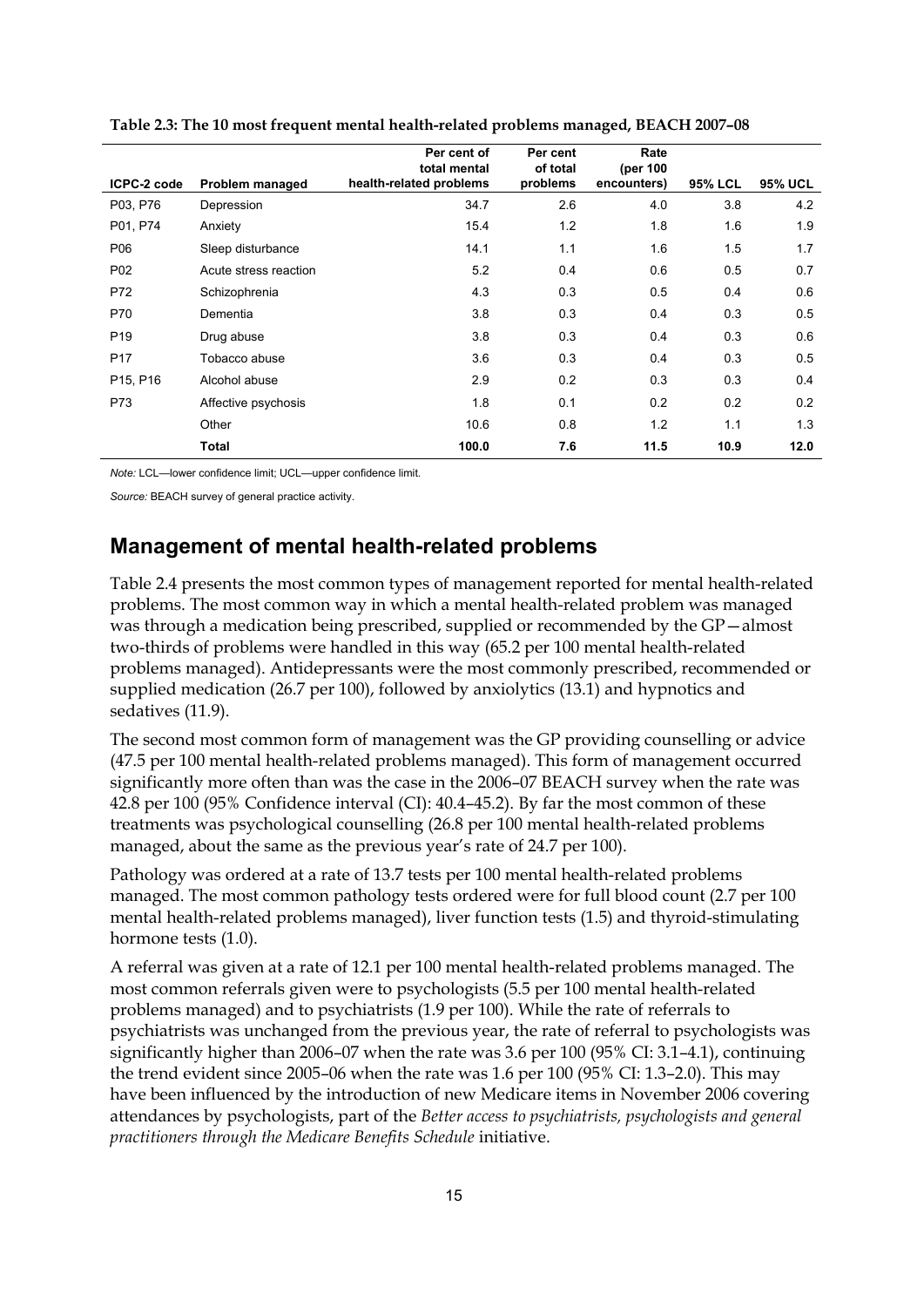|                                |                                                               | Rate (per<br>100 mental<br>health-<br>related | 95%  | 95%        | <b>Rate for</b><br>2006-07<br><b>BEACH</b> |
|--------------------------------|---------------------------------------------------------------|-----------------------------------------------|------|------------|--------------------------------------------|
| Type of management             |                                                               | problems)                                     | LCL  | UCL        | survey                                     |
|                                | Medication prescribed, recommended or supplied <sup>(a)</sup> |                                               |      |            |                                            |
| <b>N06A</b>                    | Antidepressants                                               | 26.7                                          | 25.2 | 28.2       | 26.9                                       |
| <b>N05B</b>                    | Anxiolytics                                                   | 13.1                                          | 11.7 | 14.5       | 13.7                                       |
| <b>N05C</b>                    | Hypnotics and sedatives                                       | 11.9                                          | 11.0 | 12.8       | 13.0                                       |
| <b>N05A</b>                    | Antipsychotics                                                | 5.5                                           | 4.7  | 6.3        | 5.0                                        |
|                                | Other                                                         | 8.0                                           | 6.8  | 9.2        | 8.1                                        |
| <b>Total</b>                   |                                                               | 65.2                                          | 63.0 | 67.3       | 66.7                                       |
|                                | Treatments, including counselling <sup>(b)</sup>              |                                               |      |            |                                            |
| P58001, P58002, P58004-P58007, |                                                               |                                               |      |            |                                            |
| P58013-P58015, P58018, P58019  | Counselling-psychological                                     | 26.8                                          | 25.0 | 28.6       | 24.7                                       |
|                                | Advice/education/observe/wait                                 |                                               | 2.7  |            | 2.5                                        |
| P45001, P45002                 | -psychological                                                | 3.5<br>2.5                                    | 2.1  | 4.3<br>3.0 | 2.6                                        |
| P45004, P58008                 | Counselling/advice/education-smoking                          | 1.8                                           | 1.5  | 2.1        | 1.7                                        |
| P45005, P58009                 | Counselling/advice/education-alcohol                          |                                               |      |            |                                            |
| P45007, P58011, P58017         | Counselling/advice/education-stress<br>management, relaxation | 1.6                                           | 1.3  | 1.9        | 2.2                                        |
|                                | Other                                                         | 11.3                                          | 10.3 | 12.2       | 9.2                                        |
| Total                          |                                                               | 47.5                                          | 45.2 | 49.8       | 42.8                                       |
|                                |                                                               | Pathology <sup>(b)</sup>                      |      |            |                                            |
| A34011                         | Test-full blood count                                         | 2.7                                           | 2.3  | 3.0        | 3.1                                        |
| D34008                         | Test-liver function                                           | 1.5                                           | 1.2  | 1.8        | 1.4                                        |
| T34028                         | Test-thyroid-stimulating hormone                              | 1.0                                           | 0.8  | 1.2        | 1.3                                        |
| T34015                         | Test-thyroid function                                         | 0.7                                           | 0.5  | 0.9        | 0.7                                        |
| A34021                         | Test-electrolytes and liver function                          | 0.6                                           | 0.5  | 0.8        | 0.7                                        |
|                                | Other                                                         | 7.3                                           | 6.4  | 8.2        | 7.9                                        |
| Total                          |                                                               | 13.7                                          | 12.2 | 15.3       | 15.2                                       |
|                                |                                                               | Referral <sup>(b)</sup>                       |      |            |                                            |
| P66003                         | Referral to psychologist                                      | 5.5                                           | 4.9  | 6.2        | 3.6                                        |
| P67002                         | Referral to psychiatrist                                      | 1.9                                           | 1.5  | 2.2        | 1.9                                        |
| P67006                         | Referral to sleep clinic                                      | 0.6                                           | 0.4  | 0.8        | 0.5                                        |
| A67004                         | Referral to paediatrician                                     | 0.5                                           | 0.3  | 0.7        | 0.6                                        |
| P66006                         | Referral to drug and alcohol professional                     | 05                                            | 0.3  | 0.6        | 0.4                                        |
|                                | Other                                                         | 3.6                                           | 3.2  | 4.0        | 3.7                                        |
| Total                          |                                                               | 12.1                                          | 11.1 | 13.0       | 10.9                                       |

#### **Table 2.4: Most common types of management of mental health-related problems, BEACH 2007–08**

(a) Pharmaceuticals prescribed, recommended or supplied by GPs are grouped into Anatomical Therapeutic Chemical (ATC) categories.

(b) Grouped according to ICPC-2 PLUS codes.

*Note:* LCL—lower confidence limit; UCL—upper confidence limit.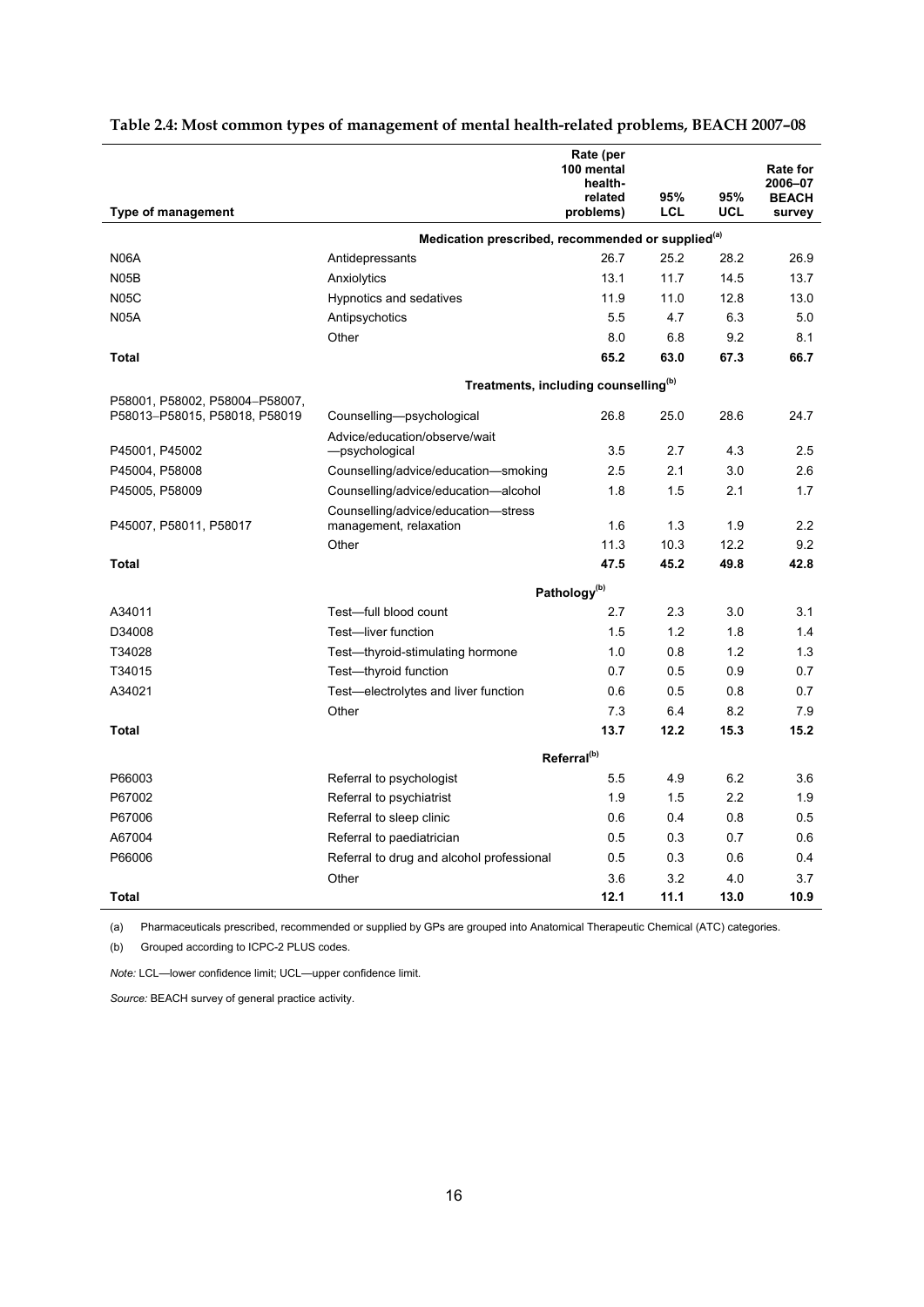### **2.4 Additional general practice activity**

In addition to the 10.8 per 100 GP encounters where a mental health-related problem was managed, there were 2.1 per 100 total GP encounters in the 2007–08 BEACH survey which did not involve a specific mental health-related problem but where:

- a treatment, counselling and/or referral classified in the psychological chapter of the ICPC-2 was provided and/or
- a medication classified in the main psychological groups in the Anatomical Therapeutic Chemical (ATC) classification was prescribed, recommended or supplied (Table 2.5).

A list of the 'P' chapter codes for treatments, counselling and referrals and the ATC group codes for medications is provided in Appendix 4. As these encounters did not involve a specific mental health-related problem managed, they were not classified as mental health-related encounters, as defined earlier in this chapter. Often, however, these encounters involved a generic request for a prescription or a referral as the 'problem' managed by the GP. Sometimes they related to problems with relationships or other life issues which resulted in psychological management by the GP. The encounter was almost always recorded as a surgery consultation in terms of MBS items; a mental health-specific MBS item was recorded for less than 1% of encounters.

An extrapolation based on the 109.5 million non-specialist attendances claimed from Medicare for 2007–08 suggests that these additional encounters in the BEACH 2007–08 data set equate to an estimated 2.4 million additional encounters for 2007–08. In turn, this corresponds to an estimated 111 encounters per 1,000 population. Note that the extent of mental health-relatedness of these additional encounters is unknown.

|                                        | Type of psychologically-related activity                                        | Encounters with psychologically-<br>related activity |                              |          |
|----------------------------------------|---------------------------------------------------------------------------------|------------------------------------------------------|------------------------------|----------|
| Psychologically-<br>related medication | Psychologically-<br>related management <sup>(b)</sup>                           | Psychologically-<br>related referral                 | Number per 100<br>encounters | Per cent |
| ✓                                      |                                                                                 |                                                      | 1.1                          | 50.4     |
|                                        | ✓                                                                               |                                                      | 1.0                          | 44.9     |
|                                        |                                                                                 |                                                      | 0.1                          | 3.2      |
| ✓                                      | ✓                                                                               |                                                      | 0.0                          | 1.1      |
|                                        |                                                                                 |                                                      | 0.0                          | 0.1      |
|                                        | ✓                                                                               |                                                      | 0.0                          | 0.2      |
|                                        |                                                                                 |                                                      | 0.0                          | 0.0      |
| Subtotal medications                   |                                                                                 |                                                      | 1.1                          | 51.7     |
|                                        | Subtotal management                                                             |                                                      | 1.0                          | 46.3     |
|                                        |                                                                                 | Subtotal referrals                                   | 0.1                          | 3.6      |
| encounters <sup>(c)</sup>              | Total psychologically-related activity in other <sup>(a)</sup> general practice | 2.1                                                  | 100.0                        |          |

Table 2.5: Psychologically-related activity in other<sup>(a)</sup> general practice encounters, BEACH 2007-08

(a) These encounters did not involve a specific mental health-related problem managed (i.e., a problem managed that was classified in the psychological chapter of the ICPC-2) but did include either a clinical treatment and/or referral which was classified in the psychological chapter of the ICPC-2, and/or a prescription for medication classified as psychological in the ATC classification.

(b) Management covers treatments, including counselling.

(c) The subtotals do not add to the total due to row counts appearing in more than one subtotal.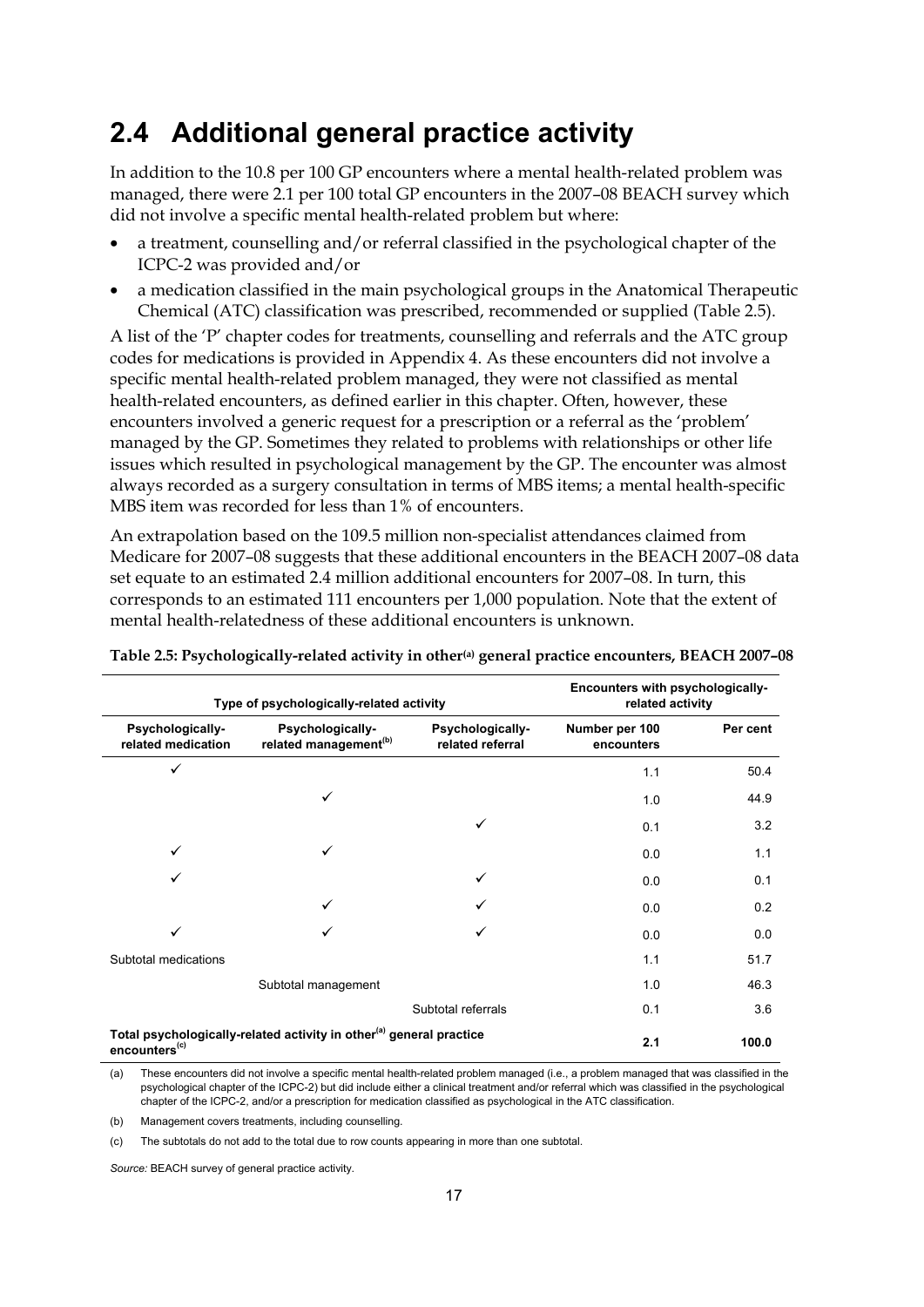More than half of these additional encounters (51.7%) consisted of a medication being prescribed, recommended or supplied that was classified in the main psychological groups in the ATC classification, without the reporting of a specific psychological problem managed. The most common of these medications were antidepressants (36.5%), followed by anxiolytics (35.9%). The medications were most commonly prescribed, recommended or supplied for general and unspecified prescription requests and renewals (29.3% of the problems managed for this group of additional encounters) and back symptoms and complaints (7.9%).

For 46.3% of these additional encounters, a treatment or counselling classified as psychological was reported. The most common type of management was counselling, advice or education with regard to lifestyle (37.2%) and counselling, advice or education with regard to smoking (29.2%). This management was most commonly provided for hypertension (13.8% of the problems managed for this group of additional encounters).

For 3.6% of the additional encounters, a referral classified as psychological was provided. The most common of these referrals were referral to a psychologist (49.4%), referral to a sleep clinic (18.9%) and referral to a counsellor (14.2%). At these encounters, the referrals were most commonly given for marital and relationship problems (16.1% of the problems managed for this group of additional encounters).

As was the case for the management of mental health-related problems, there was less use of psychologically-related medication by GPs in 2007–08 and more use of psychologically-related management activities and referrals than was the case in 2006–07.

## **2.5 Mental health-specific Medicare Benefits Schedule items for general practice**

Since 2002, several additional items have been included on the MBS to provide support to GPs coordinating the treatment needs of patients with mental health-related problems:

- The 2002 *Better Outcomes in Mental Health Care* (BOIMHC) initiative, designed to improve community access to quality primary mental health services by providing better education and training for GPs and more support for them from allied health professionals and psychiatrists, introduced new MBS items for eligible GPs under the headings *3 Step Mental Health Process* and *Focussed Psychological Strategies*.
- The November 2006 *Better access to psychiatrists, psychologists and general practitioners through the Medicare Benefits Schedule* initiative, designed to improve access to, and better teamwork between psychiatrists, clinical psychologists, GPs and other allied health professionals, introduced the *GP Mental Health Care Plan* as well as psychiatrist and allied health worker MBS items which are linked to these plans.

The MBS groups, subgroups and item numbers associated with these initiatives are detailed in Appendix 1.

This section reviews the use of these MBS items by GPs through analysis of both MBS data and BEACH survey data. The tables in this section show the numbers of patients and/or services for each of the main groups of MBS-subsidised specific mental health services provided by GPs and *other medical practitioners* (OMPs). These are MBS items that 'define services for which Medicare rebates are payable where GPs undertake early intervention, assessment and management of patients with mental disorders' (DoHA 2007) as distinct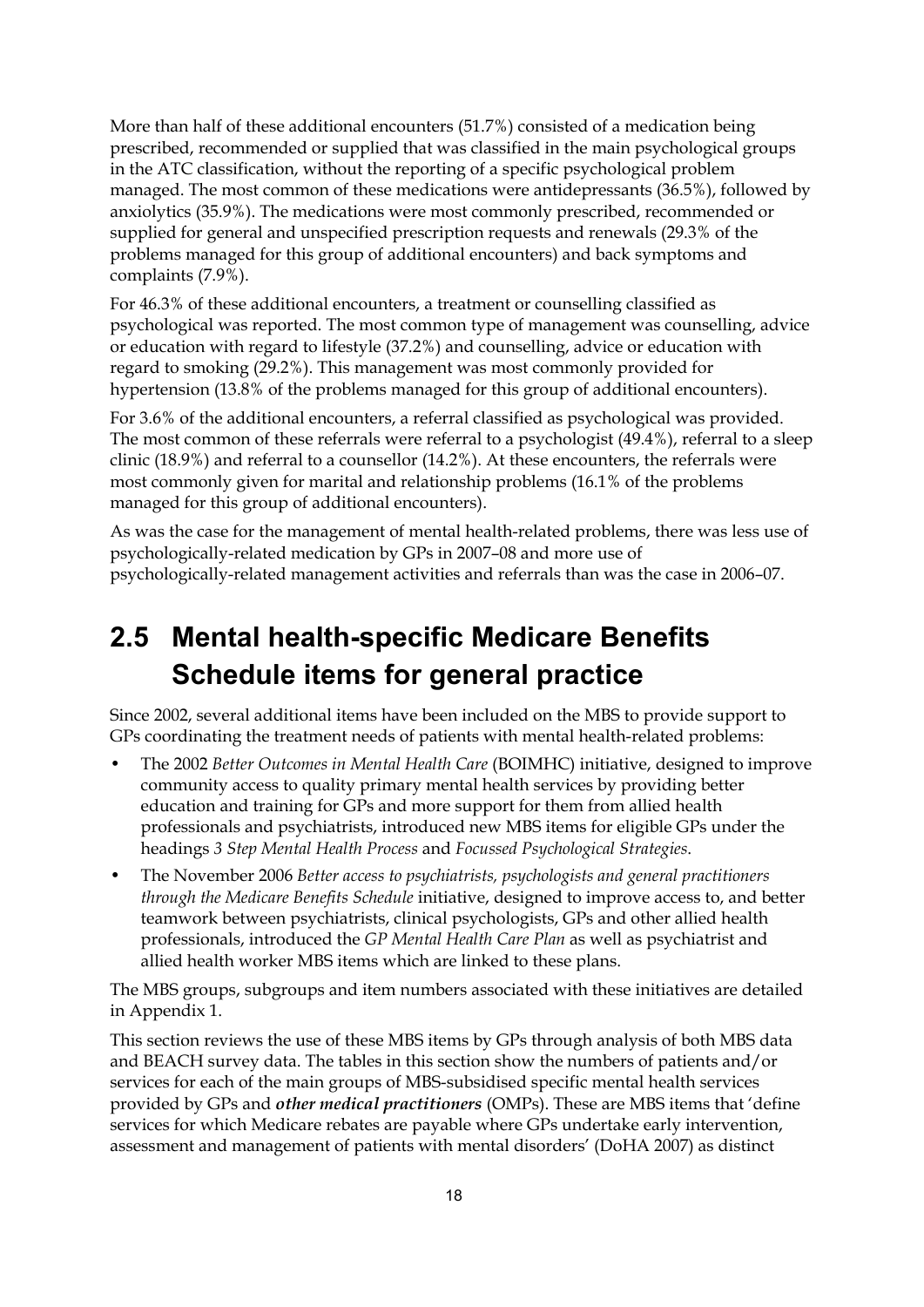from general surgery consultations where a mental health-related problem is managed (see Key concepts).

There were 1,220,873 MBS-subsidised mental health services provided by GPs and OMPs in 2007–08 (Table 2.6), more than double the number for the previous year. The great majority (97%) of these services were for the preparation or review of *GP Mental Health Care Plans*. The *3 Step Mental Health Process* item groups were phased out following the introduction of the new *GP Mental Health Care Plan* items on 1 November 2006 and ceased after 30 April 2007. In the remainder of this chapter which focuses on data for 2007–08, no further references will be made to *3 Step Mental Health Process* items or OMPs.

| Table 2.6: MBS-subsidised specific GP/OMP mental health services, by item group of service |  |  |
|--------------------------------------------------------------------------------------------|--|--|
| provided, 2003–04 to 2007–08                                                               |  |  |

| Item group <sup>(a)</sup>                | 2003-04 | $2004 - 05$          | 2005-06 | 2006-07       | 2007-08        |
|------------------------------------------|---------|----------------------|---------|---------------|----------------|
| <b>GP Mental Health Care Plans</b>       | $\sim$  | $\ddot{\phantom{1}}$ | $\sim$  | $(b)$ 546.515 | 1,183,690      |
| <b>Focussed Psychological Strategies</b> | 17.523  | 25.450               | 30.261  | 36.779        | 37,133         |
| 3 Step Mental Health Process-GPs         | 13.411  | 16.099               | 25.005  | 15.535        | $\rm ^{(c)}53$ |
| 3 Step Mental Health Process-OMPs        | 958     | 1.049                | 917     | 508           | $C_{-3}$       |
| Total                                    | 31,892  | 42.598               | 56.183  | 599.337       | 1,220,873      |

(a) See the *Medicare Benefits Schedule* data section of Appendix 1 for a listing of these item groups.

(b) Introduced from 1 November 2006.

(c) The *3 Step Mental Health Process* items ceased after 30 April 2007. The figures appearing for these item groups in 2007–08 represent delayed processing of previously provided items. The negative value for the OMP item group is due to adjustments by Medicare Australia of previously processed claims.

Not applicable.

*Source:* MBS data (DoHA).

The BEACH 2007–08 survey required the GP to record the MBS item for each encounter. Analysis of the data collected for encounters where a mental health-related problem was managed showed that in almost 90% of these encounters the MBS item recorded was for some form of consultation (Table 2.7). For 7.8% of these encounters, an MBS item designated specifically as a mental health service was recorded.

For mental health-related GP encounters, recording of mental health-specific MBS items (*GP Mental Health Care Plans and Focussed Psychological Strategies*) varied by the type of problem being managed as shown in Figure 2.2. The mental health-specific MBS items tended to be recorded comparatively more for depressive disorders and comparatively less for conditions such as sleep disturbance, dementia and drug, tobacco and alcohol abuse.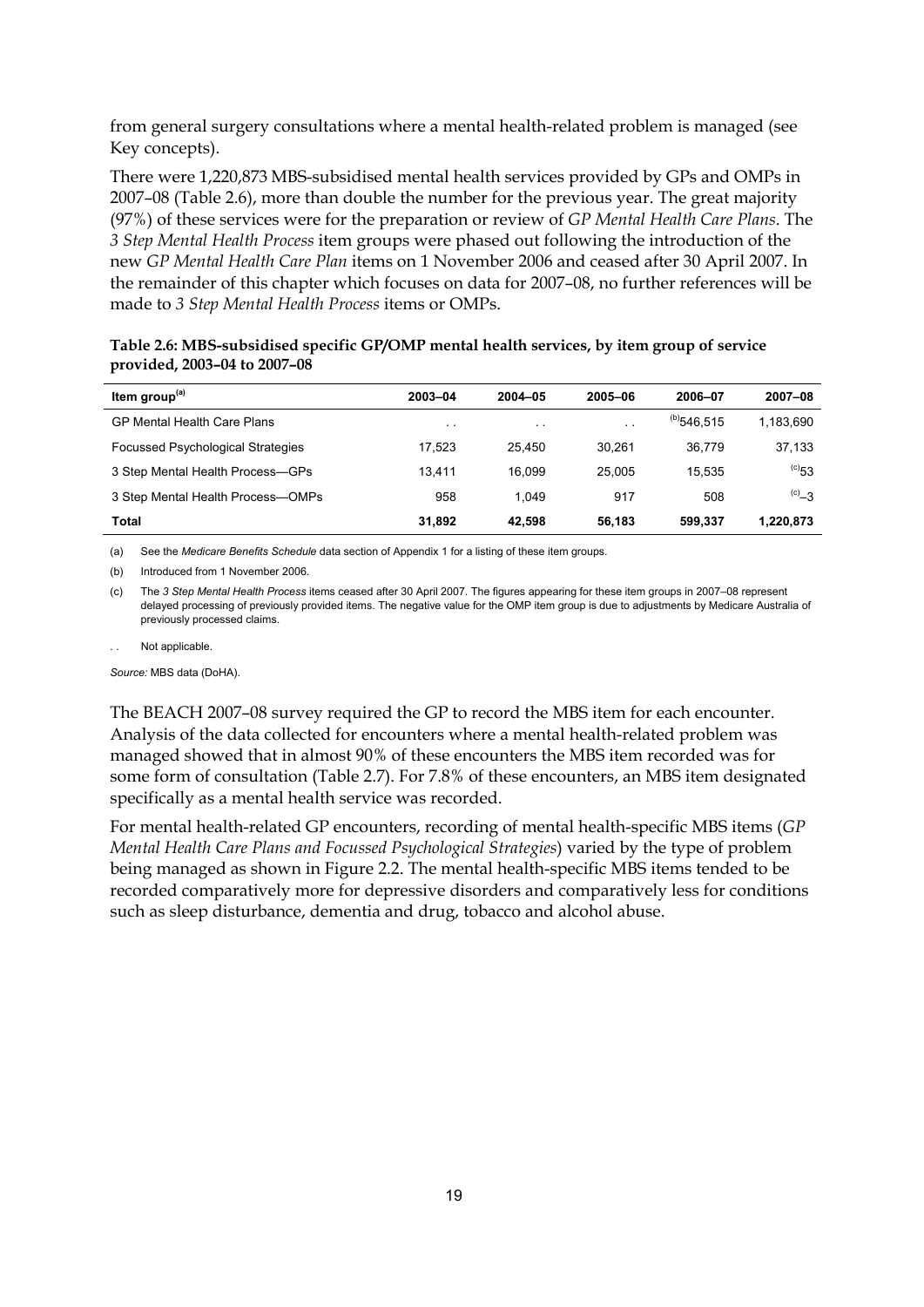|      |                                    |                                                                                                     |             | Per cent of mental health-related<br>encounters |
|------|------------------------------------|-----------------------------------------------------------------------------------------------------|-------------|-------------------------------------------------|
| Rank | <b>MBS Item No.</b>                | Item description                                                                                    | <b>Item</b> | <b>Cumulative</b>                               |
| 1    | 23                                 | Surgery consultation-level 'B' (standard)                                                           | 62.9        | 62.9                                            |
| 2    | 36                                 | Surgery consultation-level 'C' (long)                                                               | 17.7        | 80.6                                            |
| 3    | 2710                               | GP Mental Health Care Plan-preparation                                                              | 3.4         | 84.0                                            |
| 4    | 2713                               | GP Mental Health Care Plan-surgery consultation                                                     | 3.3         | 87.3                                            |
| 5    | 35                                 | Consultation at a residential aged care facility-level 'B'                                          | 2.4         | 89.6                                            |
| 6    | 44                                 | Surgery consultation-level 'D' (prolonged)                                                          | 1.9         | 91.6                                            |
| 7    | 3                                  | Surgery consultation-level 'A' (short)                                                              | 1.0         | 92.6                                            |
| 8    | 25                                 | Consultation at an institution other than a hospital or<br>residential aged care facility-level 'B' | 1.0         | 93.6                                            |
| 9    | 2712                               | GP Mental Health Care Plan-review                                                                   | 1.0         | 94.6                                            |
| 10   | 5020                               | Surgery consultation-after hours-level 'B'                                                          | 0.9         | 95.6                                            |
| 11   | 24                                 | Home visit-level 'B'                                                                                | 0.8         | 96.3                                            |
| 12   | 721                                | GP management plan-preparation                                                                      | 0.4         | 96.7                                            |
| 23   | 2725                               | Focussed Psychological Strategies—surgery consultation<br>(extended)                                | 0.1         | 98.5                                            |
| 31   | 2721                               | Focussed Psychological Strategies—surgery consultation                                              | 0.1         | 99.2                                            |
|      |                                    | Subtotal-Better Access items introduced 1 November 2006 <sup>(b)</sup>                              | 7.7         | $\sim$                                          |
|      |                                    | Subtotal—BOIMHC items introduced in 2002 <sup>(b)</sup>                                             | 0.2         | $\sim$ $\sim$                                   |
|      | Total mental health specific items |                                                                                                     | 7.8         | $\sim$                                          |
|      | <b>Total all items</b>             |                                                                                                     | 100.0       | 100.0                                           |

| Table 2.7: Selected <sup>(a)</sup> MBS items recorded for mental health-related encounters, BEACH 2007–08 |  |  |  |
|-----------------------------------------------------------------------------------------------------------|--|--|--|
|-----------------------------------------------------------------------------------------------------------|--|--|--|

(a) Top 12 and then other mental health-specific items.

(b) See the *Medicare Benefits Schedule* data section of Appendix 1 for a listing of these items.

. . Not applicable.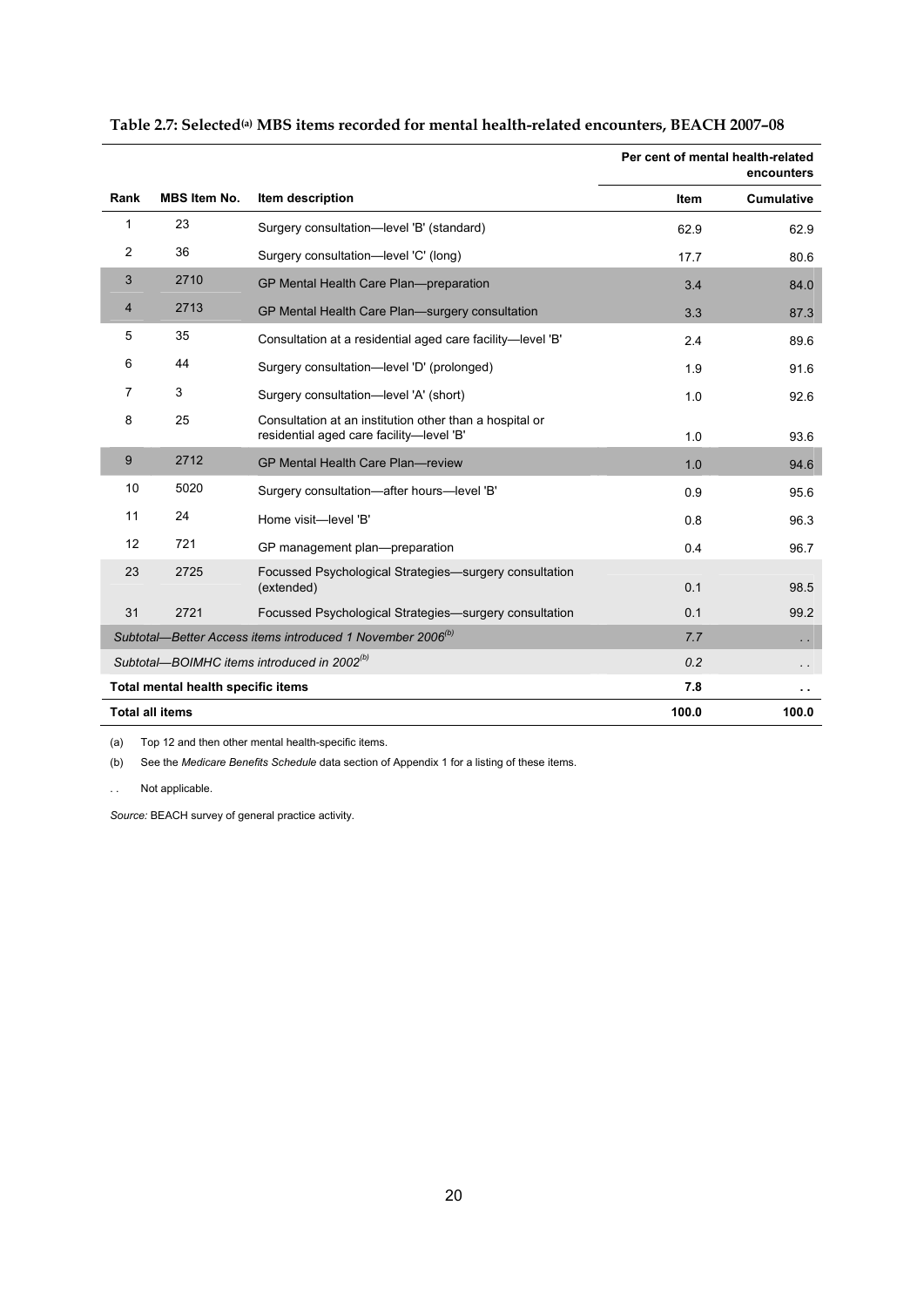

Table 2.8 shows the demographic and geographic distribution of patients in receipt of mental health-specific GP MBS items. In terms of both absolute numbers and population adjusted rates, females and persons aged 35–44 years were the biggest consumers of these services. The majority of consumers of these services were resident in *Major cities*, however, once population size was taken into account, residents of *Inner regional* areas had higher rates of usage.

Figure 2.3 shows rates of usage by remoteness area for *GP Mental Health Care Plan* items. These items constitute well over 90% of mental health-specific GP items (Table 2.9). The figure shows a concentration of utilisation of *GP Mental Health Care Plan* items in *Major cities* and *Inner regional* areas.

Table 2.9 shows that, allowing for state and territory population size, the rate of provision of MBS-subsidised mental health-specific services provided by GPs was highest in Victoria (66.0 per 1,000) and lowest in the Northern Territory (23.6 per 1,000). New South Wales also had a relatively high rate (60.8 per 1,000).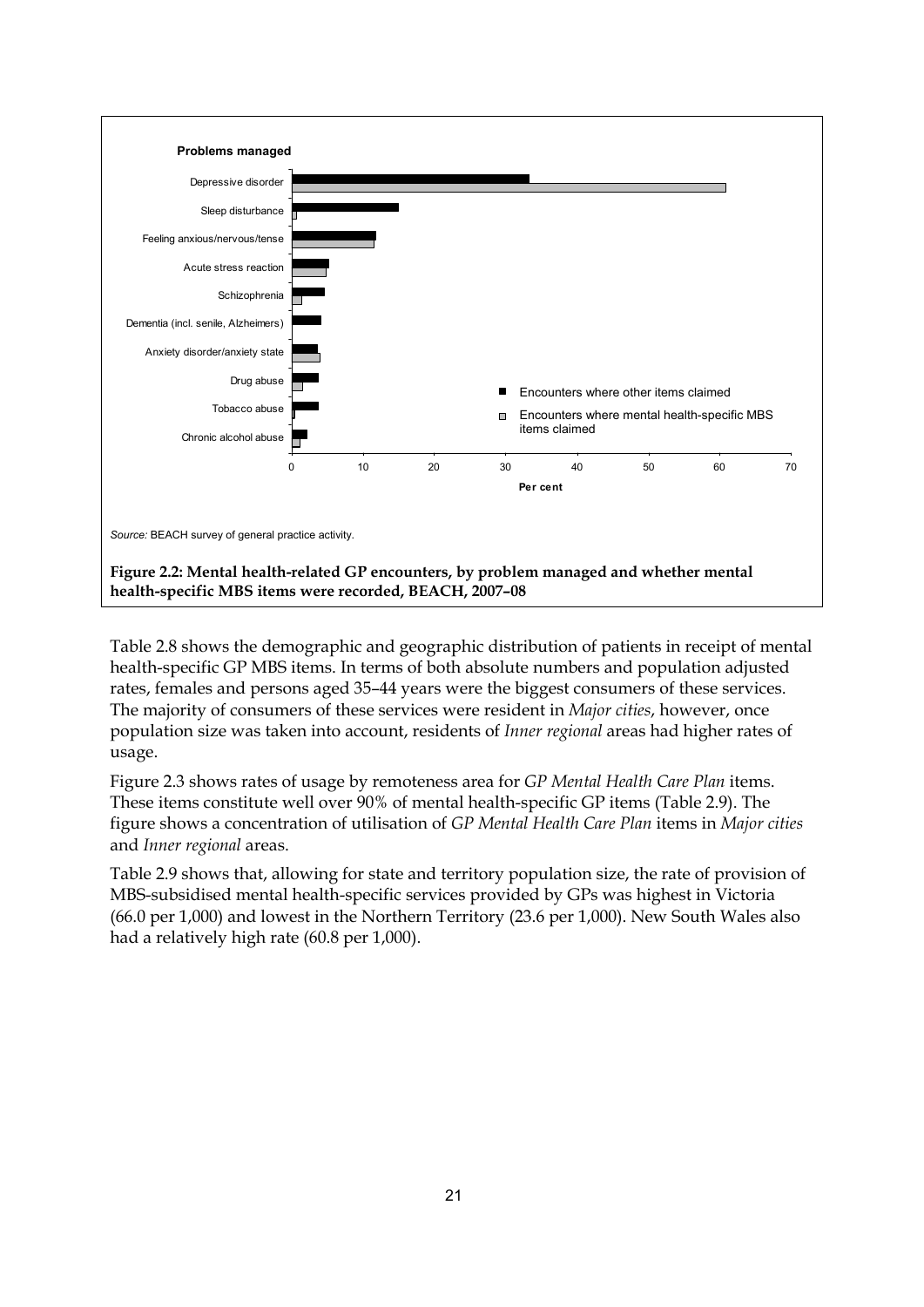| <b>Patient demographics</b> | Number of<br>patients <sup>(a)</sup> | Per cent of<br>patients | Rate (per 1,000<br>population) <sup>(b)</sup> | Number of<br>services <sup>(c)</sup> | Per cent of<br>services | <b>Services</b><br>per patient |
|-----------------------------|--------------------------------------|-------------------------|-----------------------------------------------|--------------------------------------|-------------------------|--------------------------------|
| Age                         |                                      |                         |                                               |                                      |                         |                                |
| Less than 15 years          | 39,851                               | 5.5                     | 9.7                                           | 47,980                               | 3.9                     | 1.2                            |
| $15-24$ years               | 111,134                              | 15.4                    | 37.7                                          | 171,217                              | 14.0                    | 1.5                            |
| $25 - 34$ years             | 156,595                              | 21.7                    | 53.4                                          | 259,339                              | 21.2                    | 1.7                            |
| $35-44$ years               | 169,283                              | 23.5                    | 54.7                                          | 290,101                              | 23.8                    | 1.7                            |
| 45-54 years                 | 133,285                              | 18.5                    | 45.4                                          | 232,023                              | 19.0                    | 1.7                            |
| 55-64 years                 | 79,475                               | 11.0                    | 33.5                                          | 138,032                              | 11.3                    | 1.7                            |
| 65+ years                   | 47,167                               | 6.5                     | 16.9                                          | 82,131                               | 6.7                     | 1.7                            |
| <b>Sex</b>                  |                                      |                         |                                               |                                      |                         |                                |
| Male                        | 254,925                              | 35.3                    | 24.8                                          | 427,715                              | 35.0                    | 1.7                            |
| Female                      | 466.393                              | 64.7                    | 45.1                                          | 793,108                              | 65.0                    | 1.7                            |
| <b>Remoteness area</b>      |                                      |                         |                                               |                                      |                         |                                |
| Major cities                | 503,087                              | 69.7                    | 34.0                                          | 853,612                              | 69.9                    | 1.7                            |
| Inner regional              | 162,581                              | 22.5                    | 40.7                                          | 270,100                              | 22.1                    | 1.7                            |
| Outer regional              | 54,702                               | 7.6                     | 28.2                                          | 87,067                               | 7.1                     | 1.6                            |
| Remote                      | 5,116                                | 0.7                     | 15.8                                          | 7,733                                | 0.6                     | 1.5                            |
| Very remote                 | 1,474                                | 0.2                     | 8.8                                           | 2,222                                | 0.2                     | 1.5                            |
| <b>Total GP items</b>       | 721,318                              | 100.0                   | 34.1                                          | 1,220,823                            | 100.0                   | 1.7                            |

**Table 2.8: People receiving MBS-subsidised GP mental health services: patient demographic characteristics and services received, 2007–08** 

(a) The number of patients for each demographic variable may not sum to the total since a patient may receive a service in more than one age group or in more than one geographic area in the course of the year but will be counted only once in the total.

(b) Rates were directly age-standardised, with the exception of age, which is a crude rate, as detailed in Appendix 2.

(c) The number of services for each demographic variable may not sum to the total due to omitted unknown/migratory data.

*Source:* MBS data (DoHA).